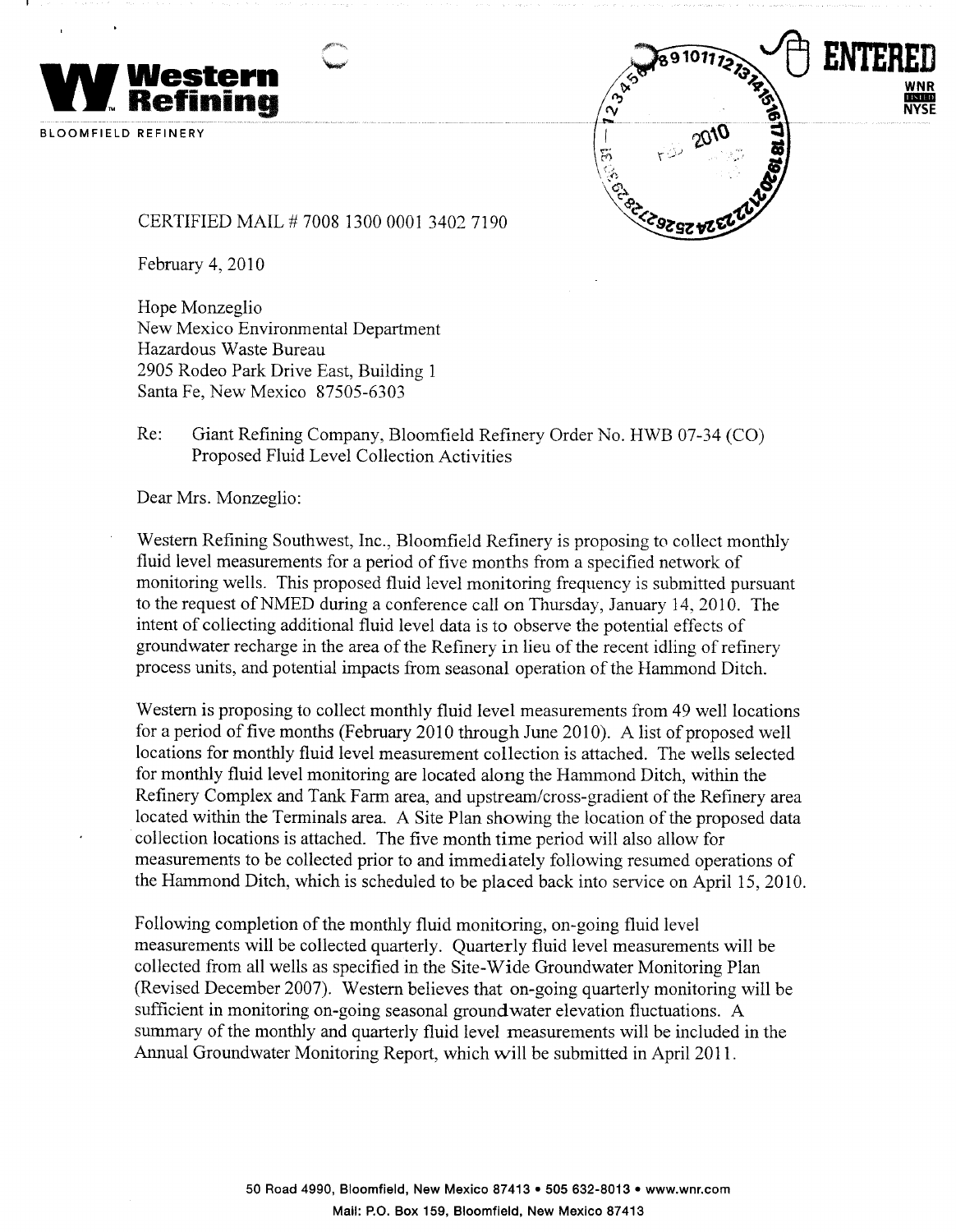Ms. Hope Monzeglio February 4, 2010

 $\epsilon$ 

 $\cdot$ 

Page 2 of 2

If you have any questions or would like to discuss this proposal, please contact me at  $(505) 632 - 4171.$ 

Sincerely,

James R. Schmaltz Environmental Manager Western Refining Southwest, Inc. Bloomfield Refinery

Dave Cobrain - NMED HWB cc: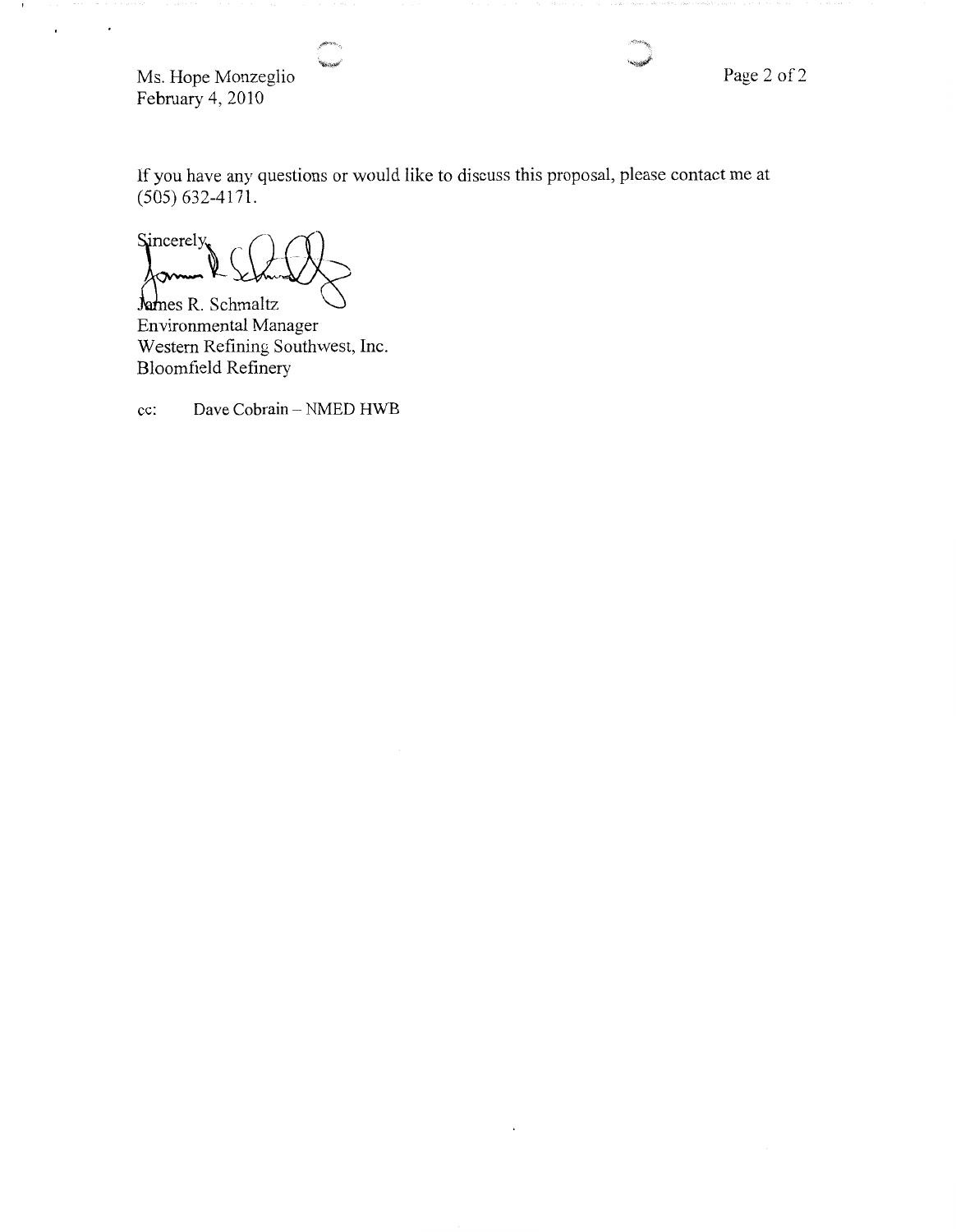$\mathbf{I}$ 

 $\mathbf{z} = \mathbf{z} - \mathbf{z}$ 

 $\hat{\phantom{a}}$ 

## Western Refining Southwest, Inc.<br>Bloomfield Refinery

| <b>Locations Along the Hammond Ditch</b>          | Locations Within the Refinery Complex and Tank Farm Area     |
|---------------------------------------------------|--------------------------------------------------------------|
| I. Southwest Site Area<br>$MW-11$                 | $MW-4$                                                       |
|                                                   | MW-40                                                        |
| <b>MW-12</b>                                      | MW-39                                                        |
| MW-33                                             | <b>MW-20</b>                                                 |
| <b>MW-37</b>                                      | <b>MW-21</b>                                                 |
| MW-38                                             | MW-29                                                        |
| II. River-Side of North Boundary Barrier          | MW-31                                                        |
| OW $0+60$                                         | <b>MW-32</b>                                                 |
| OW 1-50                                           | <b>Locations Upstream/Cross Gradient of Refinery Complex</b> |
| OW 3+85                                           | $MW-1$                                                       |
| OW 5+50                                           | $MW-8$                                                       |
| OW 6+70                                           | MW-53                                                        |
| OW $8+10$                                         | MW-62                                                        |
| OW 11+15                                          | MW-64                                                        |
| OW 14+10                                          |                                                              |
| OW 16+60                                          |                                                              |
| OW 19+50                                          |                                                              |
| OW 22+00                                          |                                                              |
| OW $23+10$                                        |                                                              |
| OW 23+90                                          |                                                              |
| OW 25+70                                          |                                                              |
| MW-47                                             |                                                              |
| <b>MW-45</b>                                      |                                                              |
| III. Hammond Ditch Side of North Boundary Barrier |                                                              |
| $CW 0+60$                                         |                                                              |
| $CW$ 1+50                                         |                                                              |
| $CW$ 3+85                                         |                                                              |
| $CW$ 5+50                                         |                                                              |
| $CW 6+70$                                         |                                                              |
| $CW 8+10$                                         |                                                              |
| $CW 8+45$                                         |                                                              |
| $CW$ 11+15                                        |                                                              |
| $CW 14+10$                                        |                                                              |
| $CW 16+60$                                        |                                                              |
| CW 19+50                                          |                                                              |
| CW 22+00                                          |                                                              |
| CW 23+10                                          |                                                              |
| CW 23+90                                          |                                                              |
| CW 25+95                                          |                                                              |